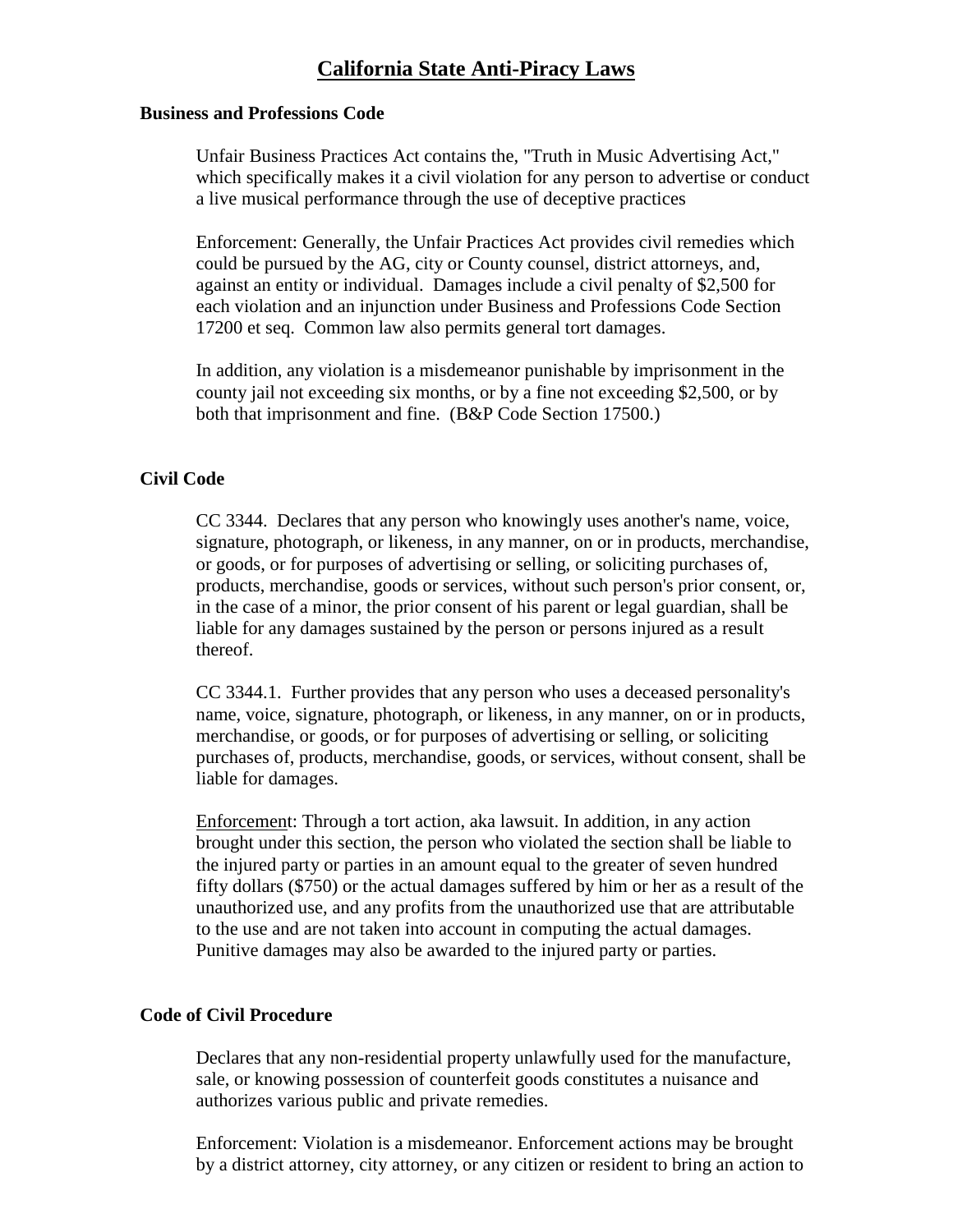abate and prevent the nuisance and perpetually enjoin the person conducting or maintaining the nuisance Also actions for unlawful detainer actions are available.

#### **Penal Code**

**PC 350.** (a) Any person who willfully manufactures, intentionally sells, or knowingly possesses for sale any counterfeit mark registered with the Secretary of State or registered on the Principal Register of the United States Patent and Trademark Office is guilty of a crime.

Enforcement: When the offense involves less than 1,000 articles with a total retail or fair market value less than that required for grand theft as defined in Section 487, and if the person is an individual, he or she shall be punished by a fine of not more than five thousand dollars (\$5,000), or by imprisonment in a county jail for not more than one year, or by both that fine and imprisonment; or, if the person is a business entity, by a fine of not more than one hundred thousand dollars (\$100,000).

When the offense involves 1,000 or more of the articles described in this subdivision, or has a total retail or fair market value equal to or greater than that required for grand theft as defined in Section 487, and if the person is an individual, he or she shall be punished by imprisonment in a county jail not to exceed one year, or in the state prison for 16 months, or two or three years, or by a fine not to exceed two hundred fifty thousand dollars (\$250,000), or by both that imprisonment and fine; or, if the person is a business entity, by a fine not to exceed five hundred thousand dollars (\$500,000).

**PC 653h**, which prohibits "pirated" recordings made by duplication. This section provides that it is a crime for any person to knowingly and willfully transfer any sounds that have been recorded on a phonograph record, disc, wire, tape, film or other article on which sounds are recorded, with intent to sell or cause to be sold, or to use or cause to be used for commercial advantage or private financial gain through public performance, the article on which the sounds are so transferred, without the consent of the owner. It also makes it a crime to transport such articles for consideration, with the knowledge that the sounds thereon have been transferred without the consent of the owner.

Enforcement: Any person who has been convicted of a violation of transporting less than 1000 articles shall be punished by imprisonment in the county jail not to exceed one year, or by a fine of not more than twenty-five thousand dollars (\$25,000), or by both.

If the offense involves the transfer or transportation of not less than 1,000 articles, imprisonment in the county jail not to exceed one year, by imprisonment in the state prison for two, three, or five years, or by a fine not to exceed two hundred fifty thousand dollars (\$250,000), or by both.

A second or subsequent conviction of transporting over 1000 articles shall be punished by imprisonment in the state prison or by a fine not to exceed one hundred thousand dollars (\$100,000), or by both.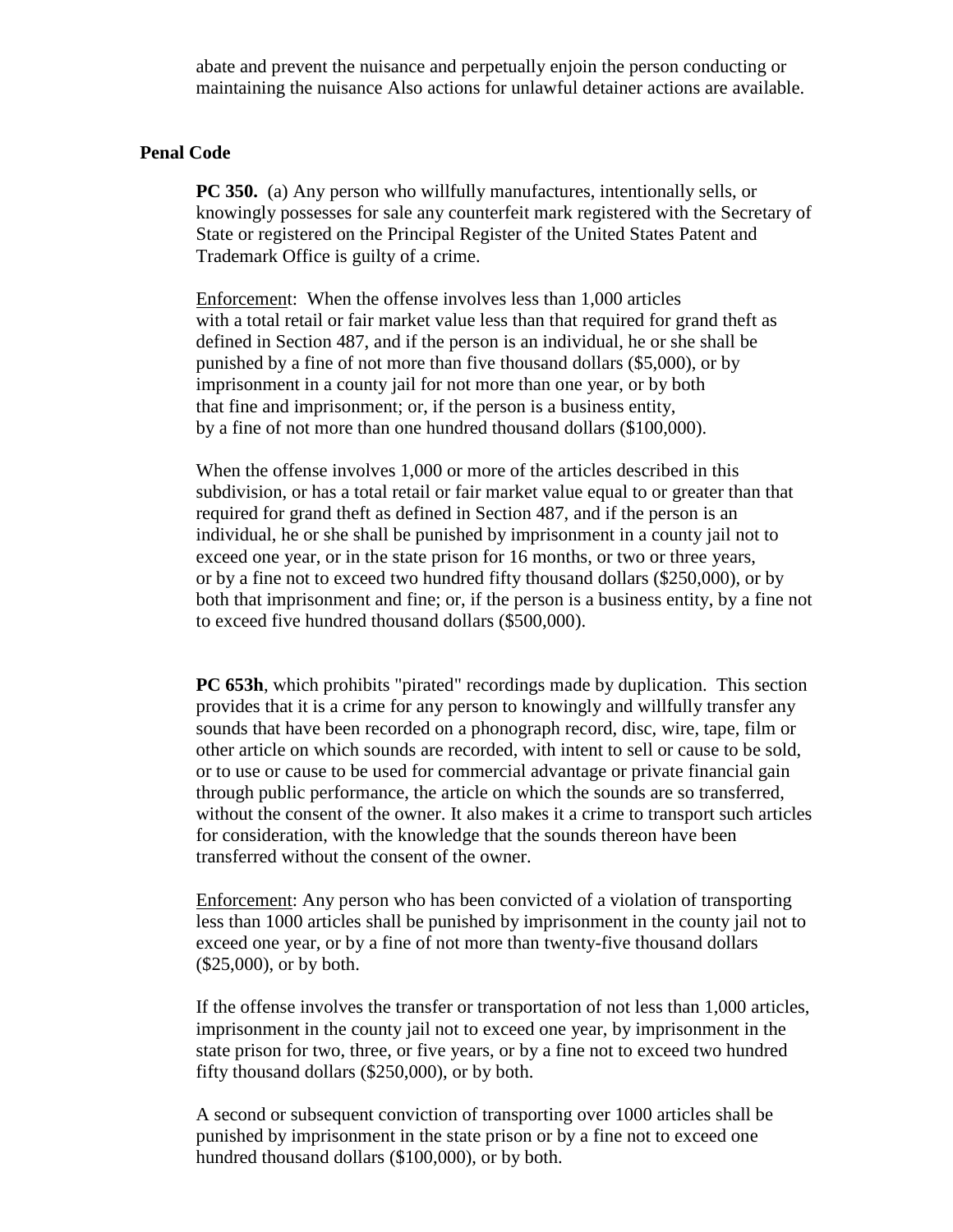**PC 653s**, which prohibits transporting "pirated" recordings of live shows. This section provides that it is a crime for any person to transport or causes to be transported for monetary or other consideration within this state, any article containing sounds of a live performance with the knowledge that the sounds thereon have been recorded or mastered without the consent of the owner of the sounds of the live performance.

Enforcement: Any person who has been convicted of a violation of transporting less than 1000 articles shall be punished by imprisonment in the county jail not to exceed one year, or by a fine of not more than twenty-five thousand dollars (\$25,000), or by both.

If the offense involves the transfer or transportation of not less than 1,000 articles, imprisonment in the county jail not to exceed one year, by imprisonment in the state prison for two, three, or five years, or by a fine not to exceed two hundred fifty thousand dollars (\$250,000), or by both.

A second or subsequent conviction of transporting over 1000 articles shall be punished by imprisonment in the state prison or by a fine not to exceed one hundred thousand dollars (\$100,000), or by both.

**PC 653u,** which prohibits making "pirated" recordings of live shows. This section provides that it is a crime to record or master, or cause to be recorded or mastered on any article, with the intent to sell for commercial advantage or private financial gain, the sounds of a live performance, with the knowledge that the sounds thereon have been recorded or mastered without the consent of the owner of the sounds of the live performance.

Enforcement: Any person who has been convicted of a violation of recording or mastering less than 1000 articles shall be punished by imprisonment in the county jail not to exceed one year, or by a fine of not more than twenty-five thousand dollars (\$25,000), or by both.

If the offense involves the recording or mastering of not less than 1,000 articles, imprisonment in the county jail not to exceed one year, by imprisonment in the state prison for two, three, or five years, or by a fine not to exceed two hundred fifty thousand dollars (\$250,000), or by both.

A second or subsequent conviction of recording or mastering over 1000 articles shall be punished by imprisonment in the state prison or by a fine not to exceed one hundred thousand dollars (\$100,000), or by both.

**PC 653w**, which prohibits advertising or offering a recording or audiovisual work for sale, resale or rental, without disclosing the origin of the recording or audiovisual work, or, who manufactures or possesses such goods for commercial advantage or private financial gain.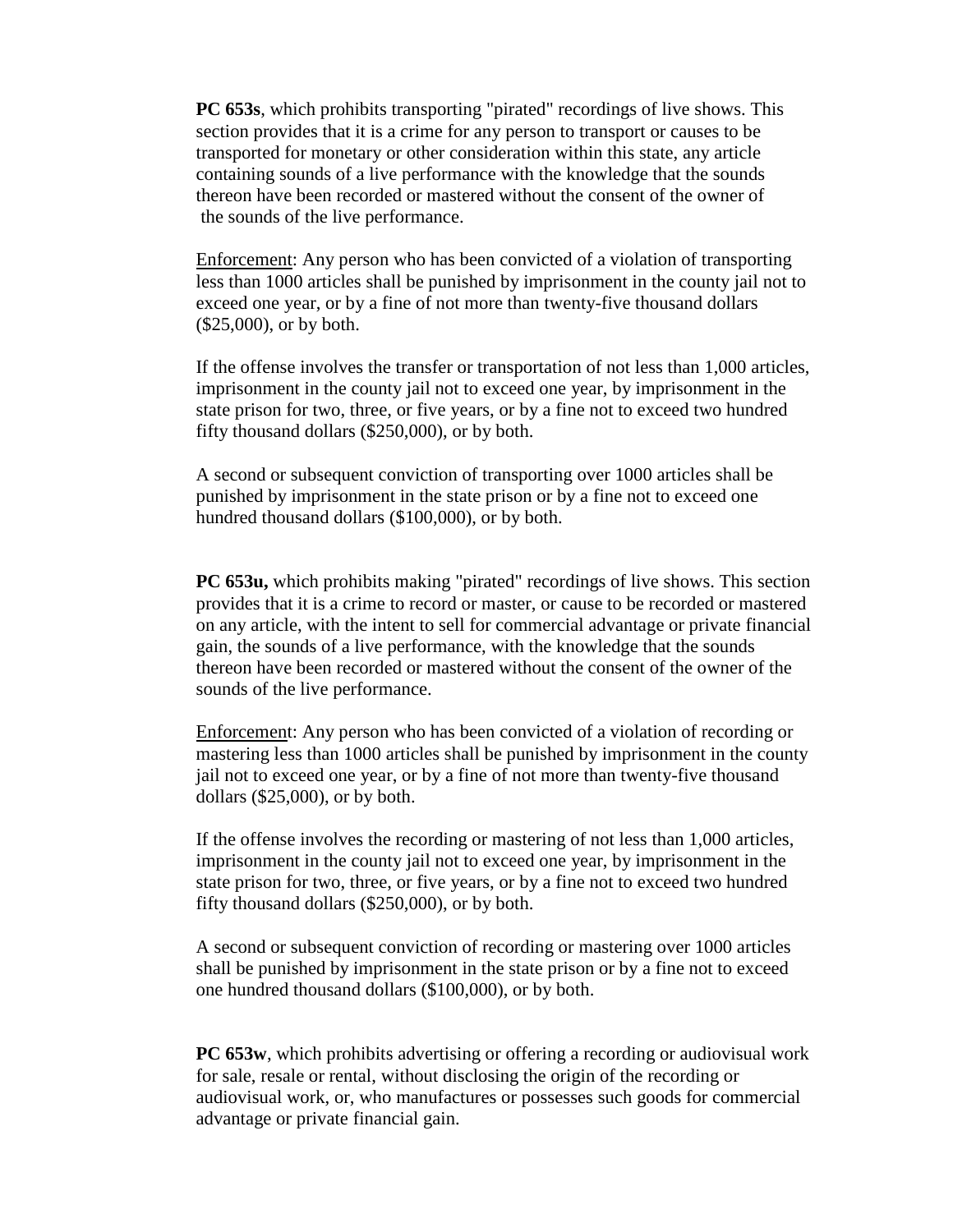A person is guilty of failure to disclose the origin of a recording or audiovisual work if, for commercial advantage or private financial gain, he or she knowingly any recording or audiovisual work, the cover, box, jacket, or label of which does not clearly and conspicuously disclose the actual true name and address of the manufacturer.

Enforcement: If the offense involves the a violation of less than 100 articles, it shall be punished by imprisonment in the county jail not to exceed one year, or by a fine of not more than twenty-five thousand dollars (\$25,000), or by both.

If the offense involves not less than 1,00 articles, punishment shall be imprisonment in the county jail not to exceed one year, by imprisonment in the state prison for two, three, or five years, or by a fine not to exceed two hundred fifty thousand dollars (\$250,000), or by both.

A second or subsequent conviction of over 100 articles shall be punished by imprisonment in the state prison or by a fine not to exceed one hundred thousand dollars (\$100,000), or by both.

**PC 653z**. Every person who operates a recording device in a motion picture theater while a motion picture is being exhibited, for the purpose of recording a theatrical motion picture and without the express written authority of the owner of the motion picture theater, is guilty of a public offense.

Enforcement: Imprisonment n a county jail not exceeding one year, by a fine not exceeding two thousand five hundred dollars (\$2,500), or by both that fine and imprisonment.

**PC 653aa**. Subject to certain exceptions, any person, except a minor, who, knowingly electronically disseminates all or substantially all of a commercial recording or audiovisual work to more than 10 other people without disclosing his or her e-mail address, and the title of the recording or audiovisual work

Enforcement: Conviction is punishable by a fine not exceeding two thousand five hundred dollars (\$2,500), imprisonment in a county jail for a period not exceeding one year, or by both that fine and imprisonment.

Any minor who violates subdivision (a) is punishable by a fine not exceeding two hundred fifty dollars (\$250). Any minor who commits a third or subsequent violation of subdivision (a) is punishable by a fine not exceeding one thousand dollars (\$1,000), imprisonment in a county jail for a period not to exceed one year, or by both that imprisonment and fine.

**PC 1202.4.** The Penal Code requires a court to order persons convicted of crimes relating to music piracy to pay restitution to persons who have suffered economic loss as a result of the illegal activity. Section 1202.4 provides that in cases of piracy, the order of restitution is based on the aggregate wholesale value of lawfully manufactured and authorized devices or articles from which sounds or